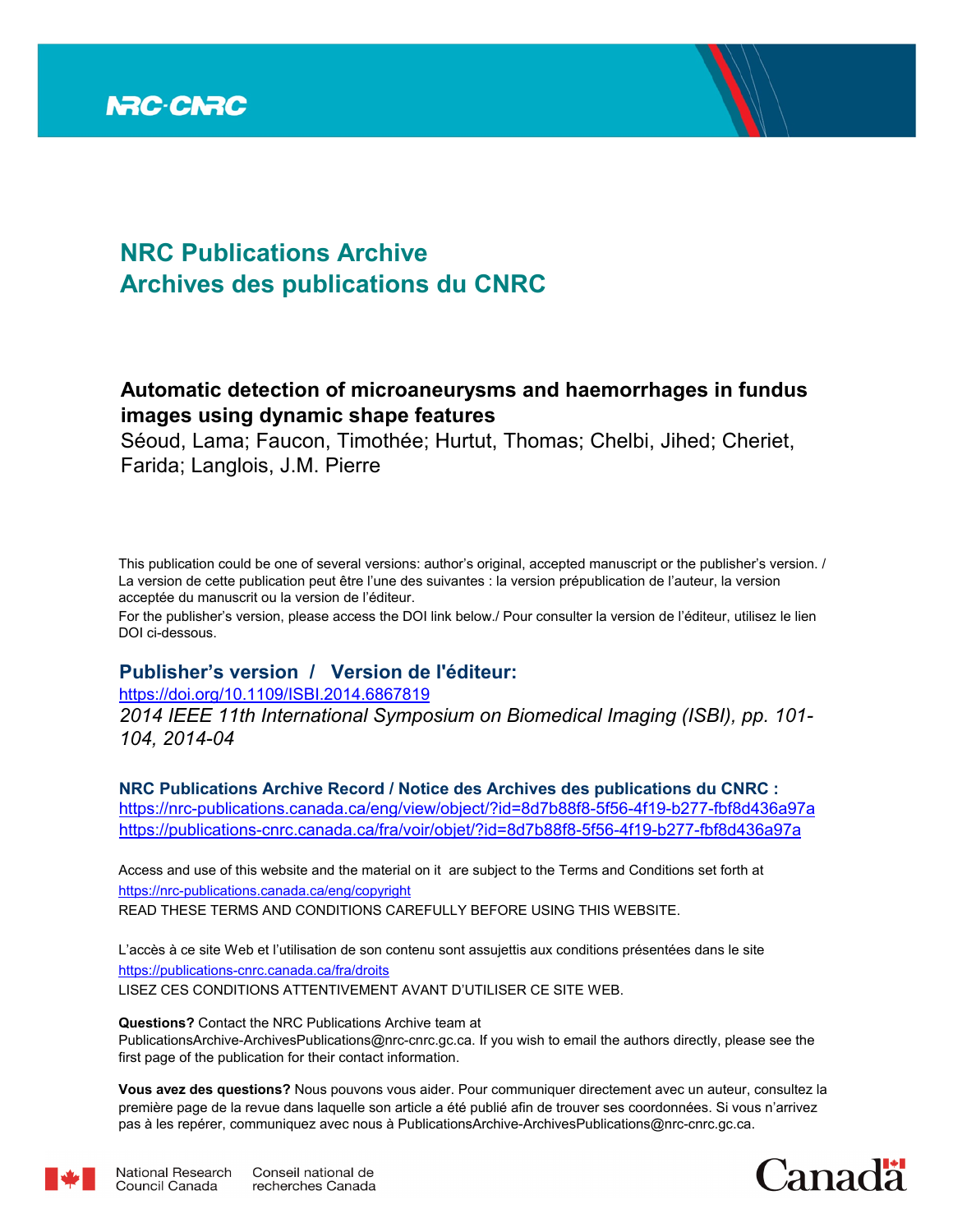### AUTOMATIC DETECTION OF MICROANEURYSMS AND HAEMORRHAGES IN FUNDUS IMAGES USING DYNAMIC SHAPE FEATURES

 $L$ ama Séoud<sup>׆</sup>, Timothée Faucon<sup>†</sup>, Thomas Hurtut<sup>∗∓</sup>, Jihed Chelbi<sup>†</sup>, Farida Cheriet\*, J.M. Pierre Langlois\*

\* Polytechnique Montréal, Canada † Diagnos Inc., Brossard, Canada <sup>∓</sup> Universite Paris Descartes, Paris, France ´

#### ABSTRACT

This paper presents a novel approach for automatic detection of microaneurysms and haemorrhages in fundus images. First, it begins with a preprocessing stage for shade correction, contrast enhancement and denoising. Second, all regional minima with sufficient contrast are extracted and considered as candidates. Third, in an image flooding scheme, a new set of dynamic shape features is computed as a function of intensity. Finally, a Random Forest classifies the candidates into lesions and non lesions. A set of 143 fundus images with an average of 2210 pixels in diameter was acquired using different cameras and used for training and testing. The proposed approach achieved a global score over the FROC curve of 0.393, while previous work with images of similar resolution reported a score of 0.233.

*Index Terms*— Image processing, features extraction, computer aided detection, fundus images.

#### 1. INTRODUCTION

Diabetic retinopathy (DR) is the leading cause of preventable blindness in the working-age population [1]. Early detection, together with appropriate treatment, can help prevent visual impairment. In current diagnostic procedure, a retina specialist analyzes fundus images and visually identifies lesions such as microaneurysms (MA) and heamorrhages (HM). The grade of DR depends mainly on the location, number and type of lesions. With the increasing number of diabetic patients, computer aided detection systems are becoming essential for DR screening and grading [2]. It adds more objectivity and reproducibility to the task and it accelerates the process.

Several methods for red lesions detection are proposed in the literature [3–7]. The most popular approach consists in candidate extraction followed by region classification. Once a candidate is identified, a region growing [4, 5] is performed to find its boundaries. Shape and color features are then computed and used for classification. A major limitation is that the features extracted are consequently highly dependent on the edges found by region growing.

Most of the papers focus mainly on the detection of MAs [3–7]. Because of their regular small circular shape, MAs can be detected or at least enhanced using 2D gaussian match filtering [3, 6] or through local rotation cross-section profile analysis [7]. However, even though MAs are considered as a critical component for DR screening, DR grading requires also the detection of HMs. By using the top-hat filter to remove connected components larger than the structuring element [4, 5], vessels as well as larger HMs are removed and thus missed in subsequent processing.

Several methods proposed in the literature have been built and validated on a common publicly available dataset, the retinopathy online challenge dataset [8]. The reported scores vary between 0.206 and 0.434 [7] depending on the detection algorithm. Unfortunately, the images of this dataset have a resolution much smaller than the one provided by most of the up-to-date retinographs. According to [9], a resolution of 50 pixels per degree of field of view (FOV) is needed to provide diagnostic power comparable to film-based images. Thus, for a 45° FOV, images must have about 2250 pixels on the diameter of the region of interest (ROI), while images of the retinopathy online challenge only have about 540 pixels. Only Lazar et al. [7] considered images with 2200 pixels in diameter for the validation of their detection algorithm, they reported a score of 0.233.

In this paper, a novel approach for the detection of MAs and HMs in high resolution fundus images is proposed and validated. It introduces a novel set of dynamic shape features used for region classification. It is motivated by the fact that the shape of a candidate region depends highly on the intensity threshold for which the region is defined.

#### 2. METHOD

The proposed approach is divided into four steps, each of which will be detailed in the following subsections.

#### 2.1. Image preprocessing

A shade correction is performed to remove variations in the background illumination. A mean filter of size  $401 \times 401$  is applied to the input image and the result is then subtracted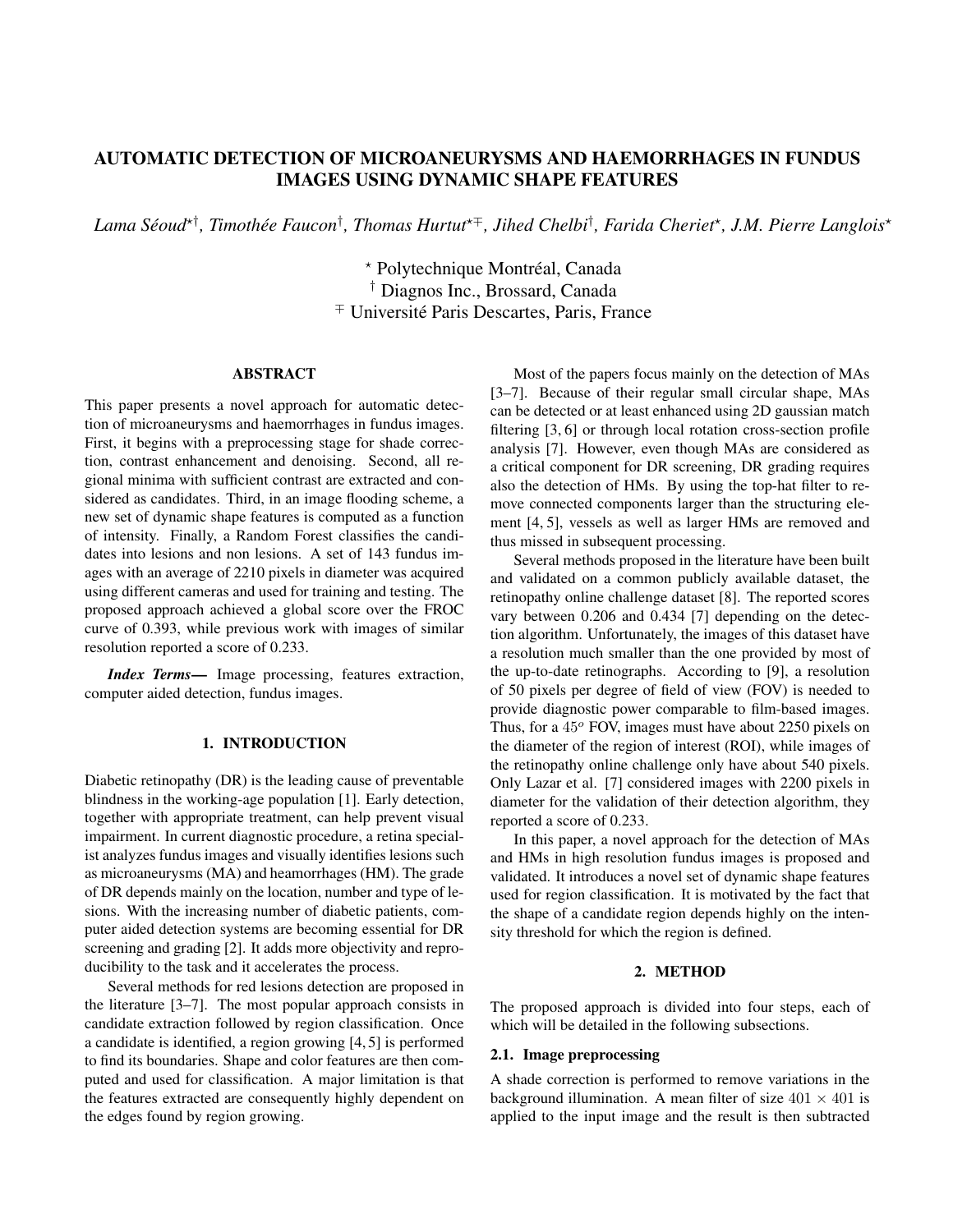

(c) Flooding level  $i = 78$  (d) Flooding level  $i = 112$ 

Fig. 1. Morphological flooding of image (a) with 2 candidate regions encircled in white:  $R_1$  (in red) and  $R_2$  (in green). Subfigures (b), (c) and (d) show the resulting catchment basins  $C_i^{R_1}$  (in red) and  $C_i^{R_2}$  (in green) for  $i = 70$ ,  $i = 78$  and  $i = 112$ , respectively.

from the image. The resulting image is noted  $I_{sc}$ . Contrast enhancement is achieved by stretching and clipping the green histogram of  $I_{sc}$  on the range  $\mu \pm 3\sigma$ , where  $\mu$  and  $\sigma$  are the mean and standard deviation, respectively, of  $I_{sc}$ 's green channel. The green channel is considered because of the high contrast it offers around the lesions. Finally, a  $7 \times 7$  median filter is applied to remove and attenuate the noise resulting from the acquisition and compression steps. The final preprocessed image is noted  $I_p$ .

#### 2.2. Candidate extraction

To locate potential red lesions, all regional minima of  $I_p$  are identified. A regional minimum is defined as a group of connected pixels with same intensity  $h$ , such that all its adjacent pixels have strictly higher intensities [10].

Then, two criteria are applied. First, only minima that are darker than  $I_p$ 's mean intensity are considered. Second, only minima with a contrast superior to a threshold  $K$  are retained. In a topographic representation of  $I_p$ , the contrast of a minimum  $M$  is defined as the difference in altitude between M and the highest point of the paths reaching a minimum with lower intensity [11]. The advantage of this definition of contrast is that it is independent on the size and shape of the structure. All remaining minima constitute candidate regions.

#### 2.3. Features extraction

Extracted candidates include red lesions, vessel segments and the fovea. A candidate classification step is required to discriminate between lesions and non lesions. A new set of features is thus proposed in this subsection.

In a topographic representation of  $I_p$ , each candidate (a regional minimum) corresponds to a water source, noted  $R_j$ .



Fig. 2. Solidity curves (in solid lines) for the two candidate regions  $R_1$  (in red) and  $R_2$  (in green) of Fig. 1. The slopes (0.05 and -1.92) and the intercepts (86 and 206.43) of the linear least-square fits (dashed lines) are examples of DSFs.

A morphological flooding, inspired from the watershed algorithm, is applied to  $I_p$  starting from the lowest water source and ending when  $I_p$ 's mean intensity is reached. At each flooding level i, pixels that are adjacent to a water source  $R_i$ and lower than the flooding level  $i$  are added to the catchment basin of  $R_j$ , noted  $C_i^{R_j}$ . When two basins merge, they start to share the same pixels and thus the same attributes.

Fig. 1 illustrates three flooding steps with two candidates taken from a single image. The first candidate, noted  $R_1$  and coloured in red, corresponds to a true MA, and the second one, noted  $R_2$  and coloured in green, corresponds to a vessel segment. Throughout the image flooding,  $R_2$  starts as a small compact shape, it then turns into an elongated shape, and finally, it merges with adjacent candidate to form the vessel network. Whereas,  $R_1$  grows more isotropically and remains isolated from other candidates even for higher flooding levels.

At each flooding level i, for each candidate region  $R_j$ , 7 shape attributes are computed on the catchment basin  $C_i^{R_j}$ :

- 1. Area: number of pixels in  $C_i^{R_j}$ , divided by the total number of pixels in the ROI.
- 2. Number of collisions: number of catchment basins merged into  $C_i^{R_j}$ .
- 3. Elongation:  $1 W/L$  with W and L the width and length respectively of the bounding box of  $C_i^{R_j}$  oriented along its major axis.
- 4. Excentricity:  $\sqrt{(L^2 W^2)/L^2}$ .
- 5. Circularity: ratio of the area of  $C_i^{R_j}$  over its squared perimeter and divided by  $1/4\pi$ .
- 6. Rectangularity: ratio of the area of  $C_i^{R_j}$  over the area of its bounding box oriented along its major axis.
- 7. Solidity: ratio of the area of  $C_i^{R_j}$  over the area of its convex hull.

For each candidate region, a total of 7 curves are obtained, one for each shape attribute. Each curve corresponds to an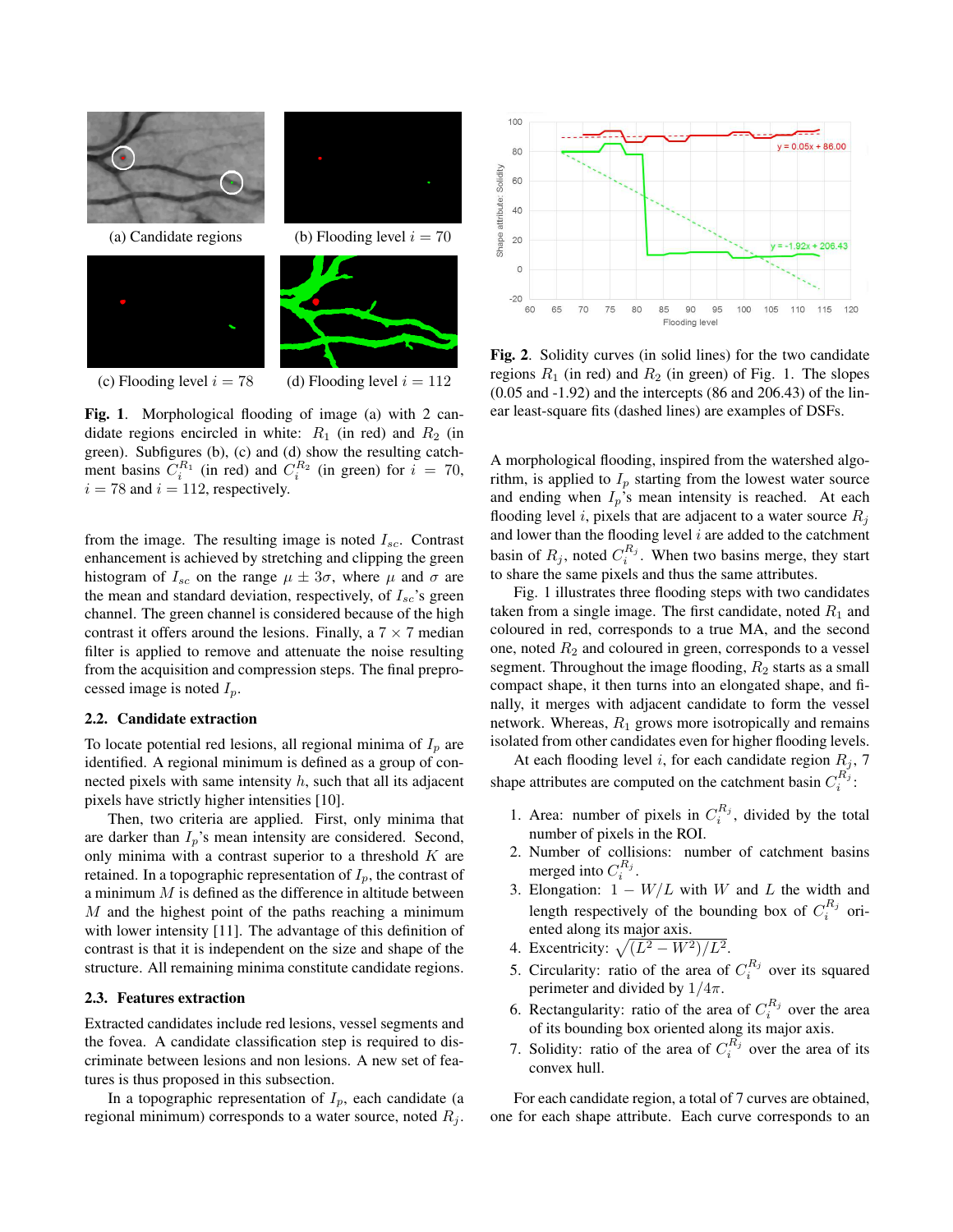

Fig. 3. Sensitivity (dashed line) and average number of candidates per image (solid line) as functions of the contrast threshold K.

attribute's value as a function of the flooding level  $i$ , from the minimum value  $h_{R_j}$  to  $I_p$ 's mean intensity. Fig. 2 shows the solidity curves obtained for candidates  $R_1$  (in red) and  $R_2$  (in green) illustrated in Fig. 1. In this example, the image's mean intensity is 114, and  $h_{R_1} = 70$  and  $h_{R_2} = 66$ .

Each curve is then represented as a vector of 5 dynamic shape features (DSF). The first three are the slope, intercept and root mean squared error of a linear least-square fit of the curve. The last two are the mean and median of the attribute's values along the curve. In total,  $7 \times 5 = 35$  DSFs are computed for each candidate region. Color information is added to the resulting feature vector as 5 separate static features: the RGB values of the regional minima computed on  $I_{sc}$ , its intensity h in  $I_p$ , and its contrast in  $I_p$ , previously calculated according to [11]. In Fig. 2, the linear least-square fits of the solidity curves are represented as dashed lines and the values of two DSFs (the slope and intercept) are shown.

#### 2.4. Classification

To distinguish between lesions and non lesions, we considered a Random Forest (RF) classifier [12]. It is robust to imbalanced training data and incorporates an implicit features selection step. An RF is a combination of  $T$  decision trees trained independently using  $T$  bootstrap samples from the training set. Each node is split using the best of  $m$  features randomly chosen at that node. The output probability of a candidate is given by aggregating the decisions of the  $T$  trees. In this study, the RF is made of  $T = 500$  trees and  $m =$  $\lfloor$  $\sqrt{M}$  = 6, where  $M = 40$  is the number of features.

#### 3. MATERIAL

A dataset of 143 fundus images with  $45^{\circ}$  FOV and an average of 2210 pixels along the ROI diameter is used. Images were acquired in the context of a tele-medecine project, thus using a large variety of retinographs (different models of Zeiss, Topcon, Canon and Centerview). It is saved in JPEG format, the mean compression rate being 14:1.



Fig. 4. FROC curves computed on the test images, before and after OD removal.

All red lesions in the dataset were manually segmented without distinction between MAs and HMs. The segmentation was validated by an ophthalmologist. Among the 143 images, 1515 red lesions were found in a total of 56 images, the remaining images being red lesions free. The overall dataset was randomly split into a training set made of 73 images (847 lesions) and a test set made of 70 images (668 lesions).

#### 4. RESULTS AND DISCUSSION

#### 4.1. Performance at the candidate extraction step

Fig. 3 shows the sensitivity and average number of candidates per image for different values of the contrast threshold K. With  $K = 15$ , the average number of candidates per image is 1115. Over all the manually segmented lesions, only 10% are missed and are not present in the classification step. To the best of our knowledge, only one paper [4] reports the sensitivity at the candidate extraction step. On images with 4 times less pixels in diameter, the sensitivity is 89.8%, for an average of about 300 candidates per image.

#### 4.2. Performance of the RF classifier

To analyze the classification performance of the RF, the ROC curve was computed on the test set and we obtained an area under the curve of 0.932. Considering that only 0.8% of the candidates in the test set correspond to manually segmented lesions, the results demonstrate that the RF classifier efficiently overcomes the high imbalance in our dataset.

#### 4.3. Overall performance

To assess the overall performance of the proposed approach, the FROC curve is computed according to [8]. It is shown in blue on Fig. 4. Qualitative analysis of the results revealed first that both MAs and larger HMs are correctly detected by the proposed algorithm (Fig. 5b), as opposed to most of the methods in the literature which focus solely on detection of MAs. Second, most of the false negatives correspond to lesions directly connected to or very close to vessels (about 5 pixels